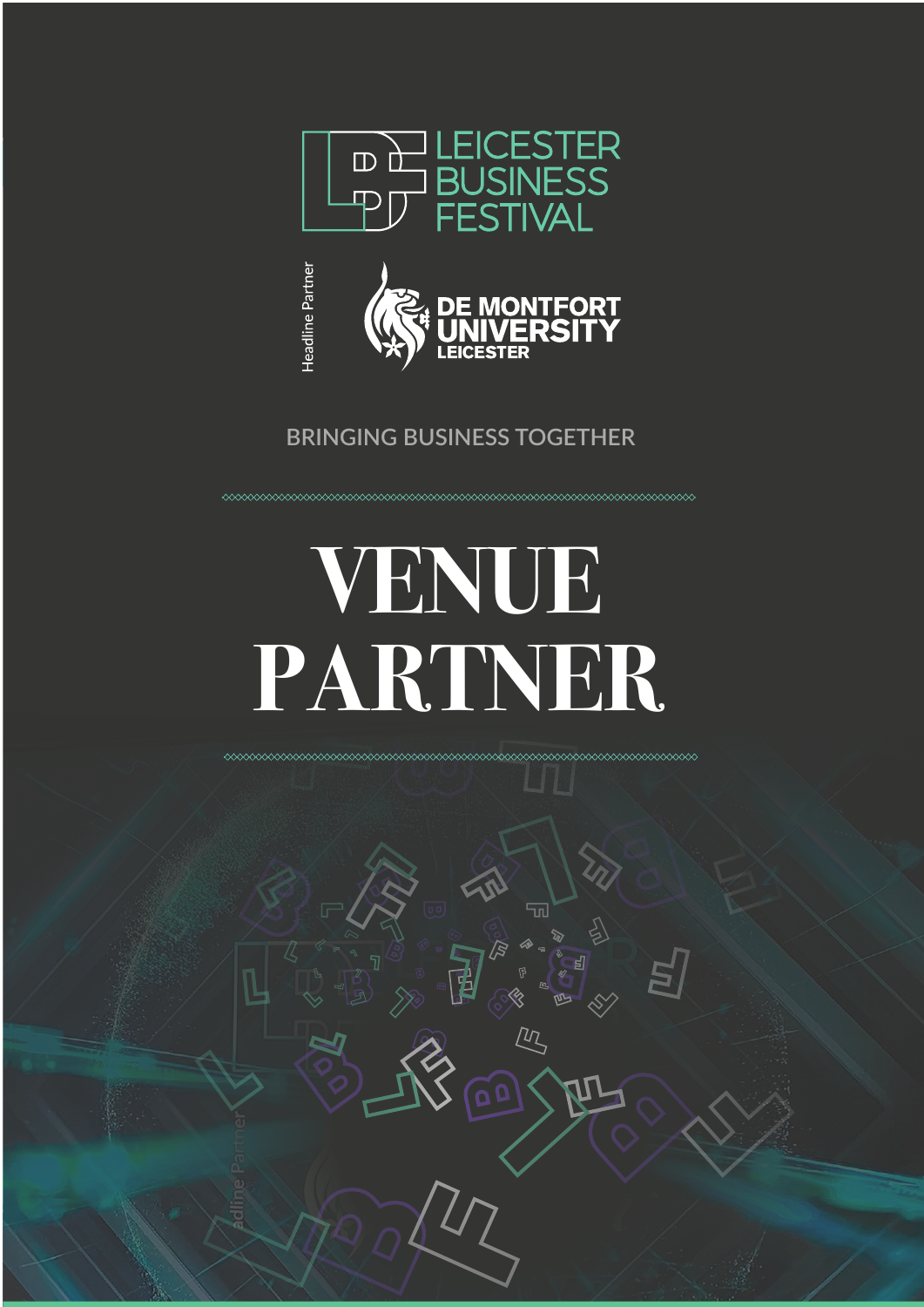





## **Venue Details**

| Venue Name:                                                                                                           | University of Leicester School of Business                                     |
|-----------------------------------------------------------------------------------------------------------------------|--------------------------------------------------------------------------------|
| <b>Venue Address:</b>                                                                                                 | Brookfield, London Road, Leicester, LE2 1RQ                                    |
| <b>Enquiry/Booking Name:</b>                                                                                          | <b>Abbie Sleath / Annette Brooks</b>                                           |
| <b>Enquiry/Booking Email:</b>                                                                                         | ulsb.events@le.ac.uk                                                           |
| <b>Enquiry/Booking Phone:</b>                                                                                         | No current phone due to working from home                                      |
| Website:                                                                                                              | www.le.ac.uk/ulsb                                                              |
| Please provide details of<br>the offer available to<br><b>Leicester Business</b><br><b>Festival Event Organisers:</b> | Use of teaching and meeting rooms                                              |
| Venue Spaces:<br>(Please attach any<br>brochures that you may<br>have available)                                      | School / College / University □<br>Other (please specify):                     |
| <b>COVID-19 Policies:</b><br>(Are any restrictions etc.<br>currently in place due to<br><b>COVID-19?)</b>             | Reduced room capacity in line with government guidance on<br>social distancing |

| Venue layout options: | Boardroom □ Yes                 |
|-----------------------|---------------------------------|
|                       | $\bigcup$ U-Shape $\square$ Yes |
|                       | Theatre $\Box$ Yes              |

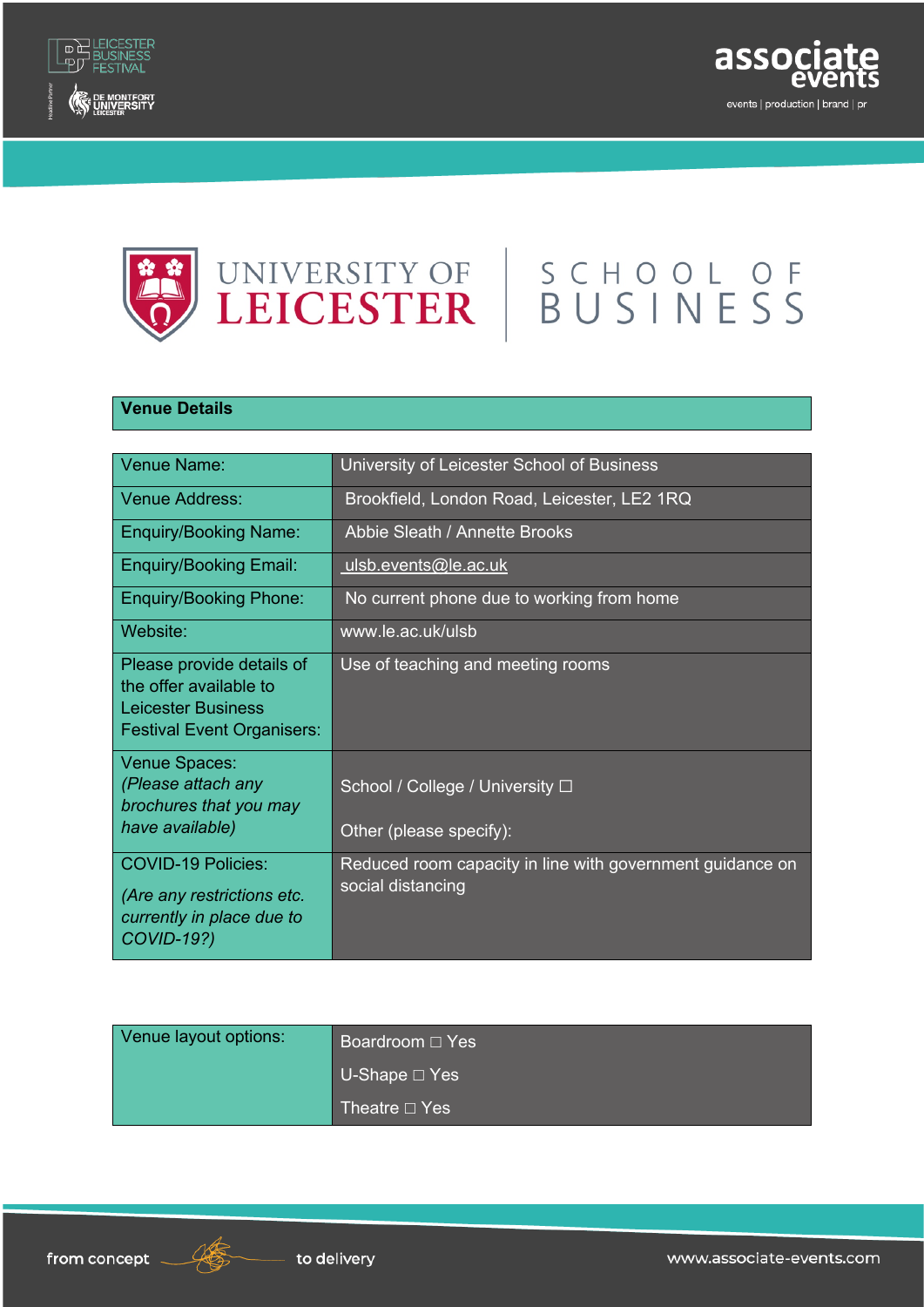



|                                                  | Classroom $\Box$ Yes                                                                                                     |
|--------------------------------------------------|--------------------------------------------------------------------------------------------------------------------------|
|                                                  | Cabaret D Yes                                                                                                            |
| Capacity                                         | Please specify capacity and indicate if there are multiple<br>rooms available:                                           |
|                                                  | Multiple rooms with varying capacities. Ranges from $5 - 190$<br>(without social distancing) currently capacity reduced. |
| Do you have car parking<br>facilities?           | Yes $\Box$                                                                                                               |
|                                                  | If yes, please specify no. of Spaces: Over 100<br>Are there any costs? (please specify): No                              |
| Can you offer any AV<br>(Audio/Video) Equipment? | Screen □ Yes                                                                                                             |
|                                                  | Projector □ Yes                                                                                                          |
|                                                  | Flipchart $\Box$ Yes                                                                                                     |
|                                                  | PA System □ Yes                                                                                                          |
|                                                  | Laptop $\Box$ No but teaching rooms fitted with PC and guest                                                             |
|                                                  | access                                                                                                                   |
|                                                  | Other (please specify):                                                                                                  |
|                                                  | (Please also state if there will be any charges for the items<br>listed above) No                                        |